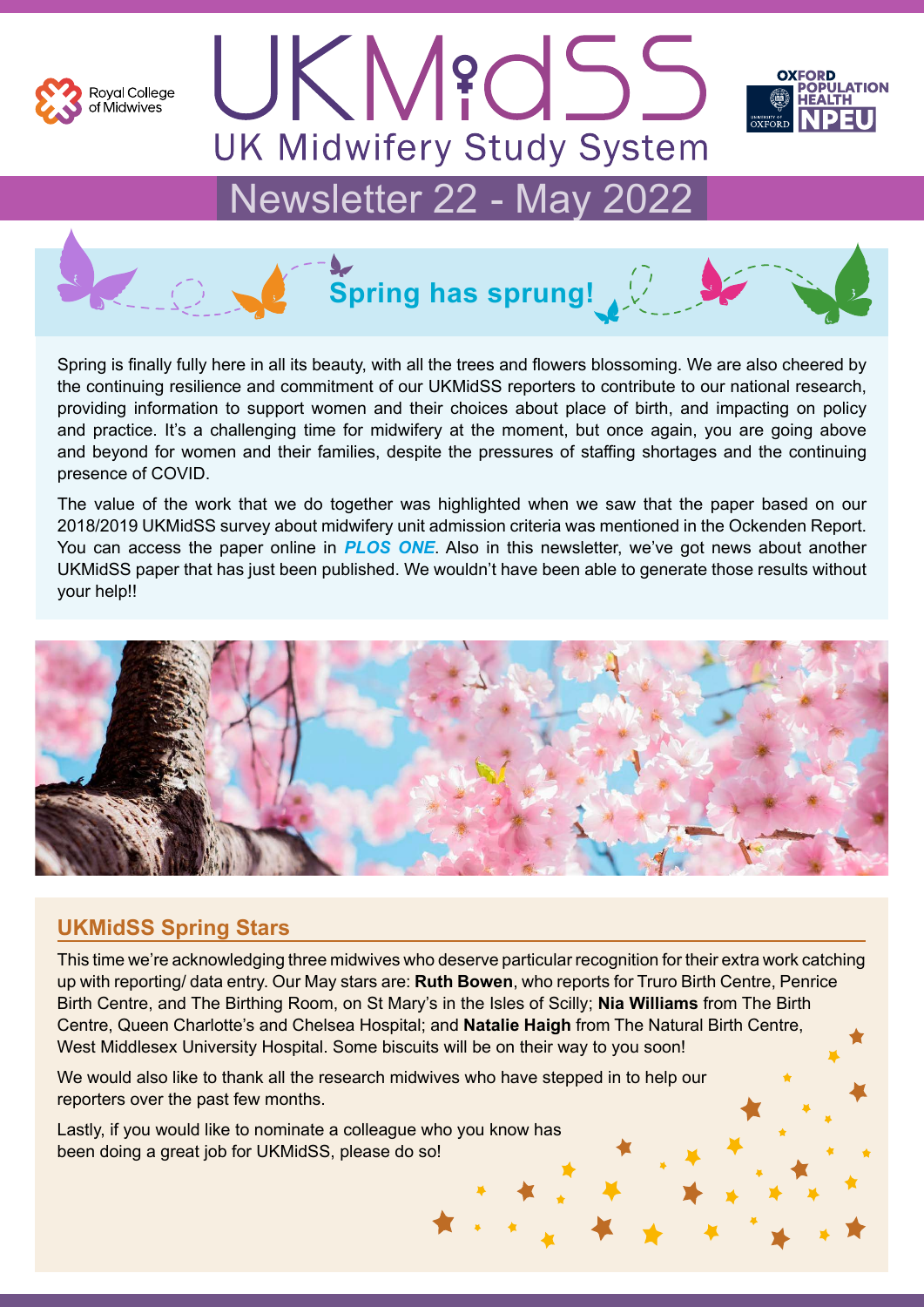#### **Diabetes Study update**

Our Diabetes Study started in October 2021, with the first report request sent out on 1st November. This means that we are more than half way to finishing reporting!

So far, over 80% of units have submitted at least one monthly report, and response to individual monthly report requests is around 70%. This is lower than usual for this stage in a study, but in the circumstances this is a pretty good effort! We've had 194 cases reported so far, with 73% of data entry completed. If you have data to enter and are waiting for your OpenClinica login details, please contact Alessandra at *[ukmidss@npeu.ox.ac.uk](mailto:ukmidss%40npeu.ox.ac.uk?subject=)*. She will chase those for you.



#### **We need your reports!**

We urgently need to hear from the following units. If you are a midwife in one of these units, please get in touch ASAP! We need your help.

| <b>Arbroath Community Maternity Unit,</b><br><b>Arbroath Infirmary</b> | <b>Cossham Birth Centre, Cossham</b><br><b>Hospital</b>                   | New Beginnings, Southend Hospital                                  |
|------------------------------------------------------------------------|---------------------------------------------------------------------------|--------------------------------------------------------------------|
| The Acorn Suite, Bedford Hospital                                      | The Exeter Low Risk Birth Unit Royal<br>Devon and Exeter Wonford Hospital | <b>Preston Birth Centre, Royal Preston</b><br><b>Hospital</b>      |
| <b>Bluebell Birth Centre North Manchester.</b>                         | <b>Fylde Coast Birth Centre Victoria</b>                                  | Primrose Midwifery-led Birthing Suite,                             |
| <b>General Hospital</b>                                                | Hospital, Blackpool                                                       | <b>Hinchingbrooke Hospital</b>                                     |
| <b>Broadlands Birth Centre Princess Anne</b>                           | <b>Goole Midwives Suite, Goole and District</b>                           | <b>Sanctuary Birth Centre, Nottingham</b>                          |
| Hospital, Southampton                                                  | <b>Hospital</b>                                                           | <b>University Hospital City Campus</b>                             |
| <b>Burnley Birth Centre Burnley, General</b>                           | The Home from Home Midwifery Led                                          | <b>Sanctuary Birth Centre, Nottingham</b>                          |
| Hospital                                                               | Unit, Royal Surrey County Hospital                                        | <b>University Hospital QMC Campus</b>                              |
| The Birth Centre, Whittington Hospital                                 | Lotus Midwifery Unit Leeds, General<br><b>Infirmary</b>                   | Sapphire Birth Centre, Whiston Hospital                            |
| The Birth Unit, Gloucestershire Royal                                  | The Mary Rose Birth Centre, Queen                                         | <b>Stroud Maternity Unit, Stroud Maternity</b>                     |
| <b>Hospital</b>                                                        | <b>Alexandra Hospital</b>                                                 | Hospital                                                           |
| The Birthing Unit Broomfield Hospital                                  | The Midwife Led Birth Centre, The Royal<br><b>Oldham Hospital</b>         | The White Horse Birth Centre, The<br><b>Great Western Hospital</b> |
| <b>Chesterfield Birth Centre, Chesterfield</b>                         | The Midwife Led Birth Suite, Royal                                        | The Willow Suite Birmingham,                                       |
| <b>Royal Hospital</b>                                                  | <b>Bolton Hospital</b>                                                    | <b>Heartlands Hospital</b>                                         |
| <b>WJC Birthing Centre St Michael's</b>                                | The Midwife Led Birthing Unit,                                            | Withybush Midwife Led Unit, Withybush                              |
| Hospital, Braintree                                                    | <b>Peterborough City Hospital</b>                                         | Hospital                                                           |
| <b>Community Maternity Unit, Perth Royal</b>                           | <b>Chorley Birth Centre, Chorley and South</b>                            | The Midwifery Led Birthing Unit, Luton &                           |
| <b>Infirmary</b>                                                       | <b>Ribble Hospital</b>                                                    | <b>Dunstable Hospital</b>                                          |
|                                                                        |                                                                           |                                                                    |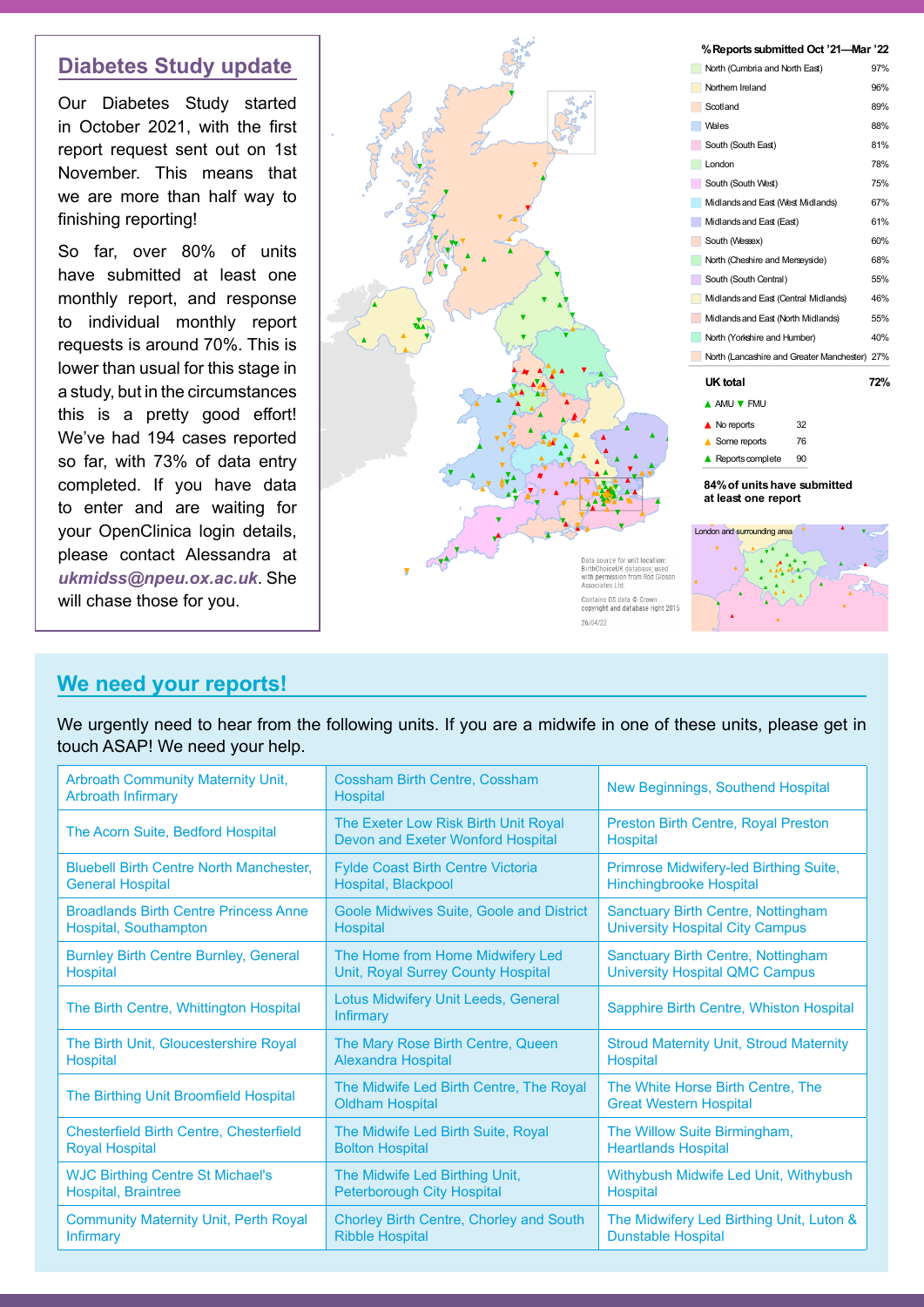## **Closing soon! Take part now!**

| ۰                       |  |
|-------------------------|--|
| ۰                       |  |
| $\overline{\mathbf{x}}$ |  |
| $\sim$                  |  |
|                         |  |
| $\overline{\mathbf{v}}$ |  |
|                         |  |

#### **UKMidSS Postnatal Care in Midwifery Units Survey**

If you haven't done so already, there is still time to complete the Postnatal Care in Midwifery Units Survey. The aim is to describe the scope of postnatal services provided by midwifery-led units across the UK, both before and since the pandemic, with the aim of informing service and good practice guidance development. MSc student midwife Imogen Graham is starting to analyse data from responses, and the early results are looking really interesting. We've had a response from just over 60% of units so far. This is great, but to get the kind of impact we've had from previous surveys we could really do with more. If you haven't already done so, please complete and return the survey as soon as you can. If you have any questions please get in touch with the UKMidSS team.

#### **UKMidSS Steering Group changes**

The UKMidSS Steering Group meets three times a year and provides overall strategic direction and governance for the programme, monitoring progress of ongoing studies and planning future studies. At the end of last year we wished a fond farewell to four members of the UKMidSS Steering Group, all of whom had made a major contribution to our projects: Jane Rogers, Julia Sanders, Aung Soe and Catherine Williams. They will be greatly missed!

We have now welcomed six new members to the Steering Group: **Posy Bidwell**, Risk and Governance Lead Midwife, Sandwell and West Birmingham NHS Trust; **Maryanne Bray**, Lead Research Midwife, Cardiff and Vale University Health Board; **Katie Colville**, Consultant Midwife, NHS Grampian; **Lisa Smith**, Consultant Midwife, University Hospitals NHS Foundation Trust Southampton; **Kylie Watson**, Consultant Midwife, St. Mary's Hospital Manchester; and **Amber Marshall**, Lay Member. We are very excited to have you all on board! You can find the full list of members *[here](https://www.npeu.ox.ac.uk/ukmidss/management)*.



We'll be introducing the new Steering Group members to everyone over the coming months, but to kick off, we have asked Maryanne to introduce herself and her involvement with UKMidSS:

 *I have been a midwife since 2015 and have worked across all area of midwifery, including being an operational manager for our postnatal ward and delivery suite. Since 2019, I have been the lead research midwife within the Cardiff and Vale University Health Board. The team has grown to 5 research midwives and a gynae nurse all working exclusively within research on a number of studies. I have also had the pleasure of being a reporter for UKMidSS for 2 years. It is vital that midwives continue to contribute to midwifery research to continually provide women and healthcare professionals with the most up to date evidence base. continually provide women and healthcare professionals with the most up to date evidence base.* C<br>
mid<br>
deli<sup>'</sup><br>
Car<br>
mid